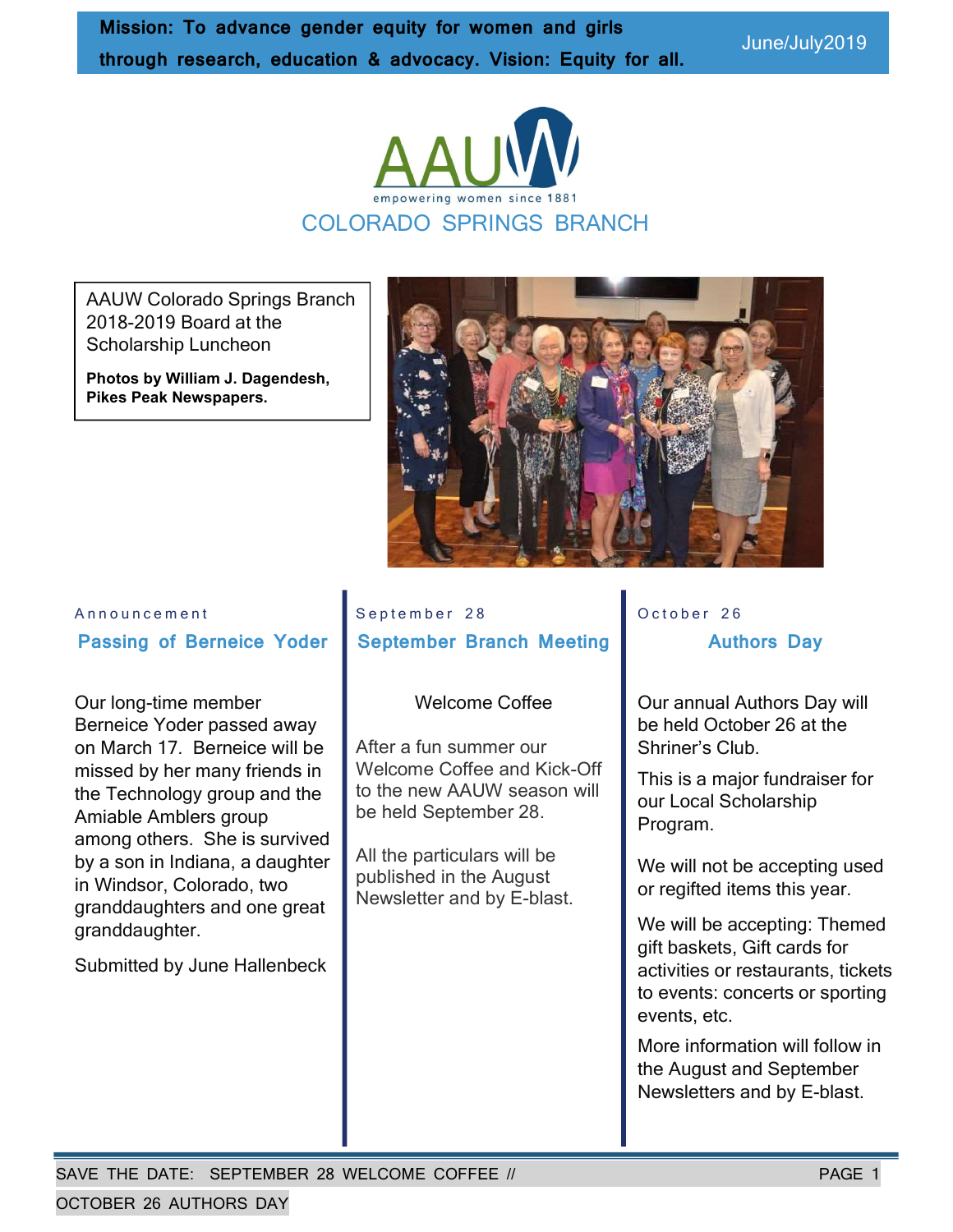# President's Message

The Scholarship Luncheon was inspiring as always. The Scholarship Committee selected 6 incredible women to receive the \$1,200 scholarships. It is humbling to hear their stories. We should all feel good that our participation at Author's Day and the silent auction, the use of the grocery cards, and personal donations go to such deserving individuals.

It is that time of year again when we need to renew our dues. Thank you to all who have already done so. Please do it soon, if you haven't. If you have some questions, contact our Vice President of Membership, Melanie Hudson.

This past year has gone by so fast. There were so many wonderful branch programs, and of course we all love our interest groups. The slate of new officers was approved by vote at the Scholarship Luncheon. They will take over July 1. The branch is in good hands.

I hope everyone has a great summer, if it ever gets here. See you at the Welcome Coffee, September 28, if not before at a summer interest group.

Best, Nancy Holt

# 2018-2019 AAUW Board

2018-2019 Executive Committee/Elected Officers President: Nancy Holt President Elect: Kathryn Olson Treasurer: Jeanne Howard Secretary: Pam Maier Vice Presidents of Community Programs: Paula Munger & Janet Friedberg Vice President of Membership: Melanie Hudson Vice Presidents of Programs: Pip Bodkin & Sally Metzger

Appointed Board Members Assistants to the Board AAUW Funds Chair: Candy Crumb Hospitality Chair: Nedra Engelson Branch Fundraising Chair: Elizabeth Leslie **Archivist: Eunice Ciaccio** Communications Director: Kathy Tapia-Griego Directory Editor: Chris Toth Interest Group Coordinator: Pip Bodkin Newsletter Editor: Laura Gross Local Scholarship Chair: Char Gagne State & National By-Laws Liaison: Candy Public Policy Director: Audrey McGuire Crumb Virtual Communications Coordinator: Brenda **Wolfe**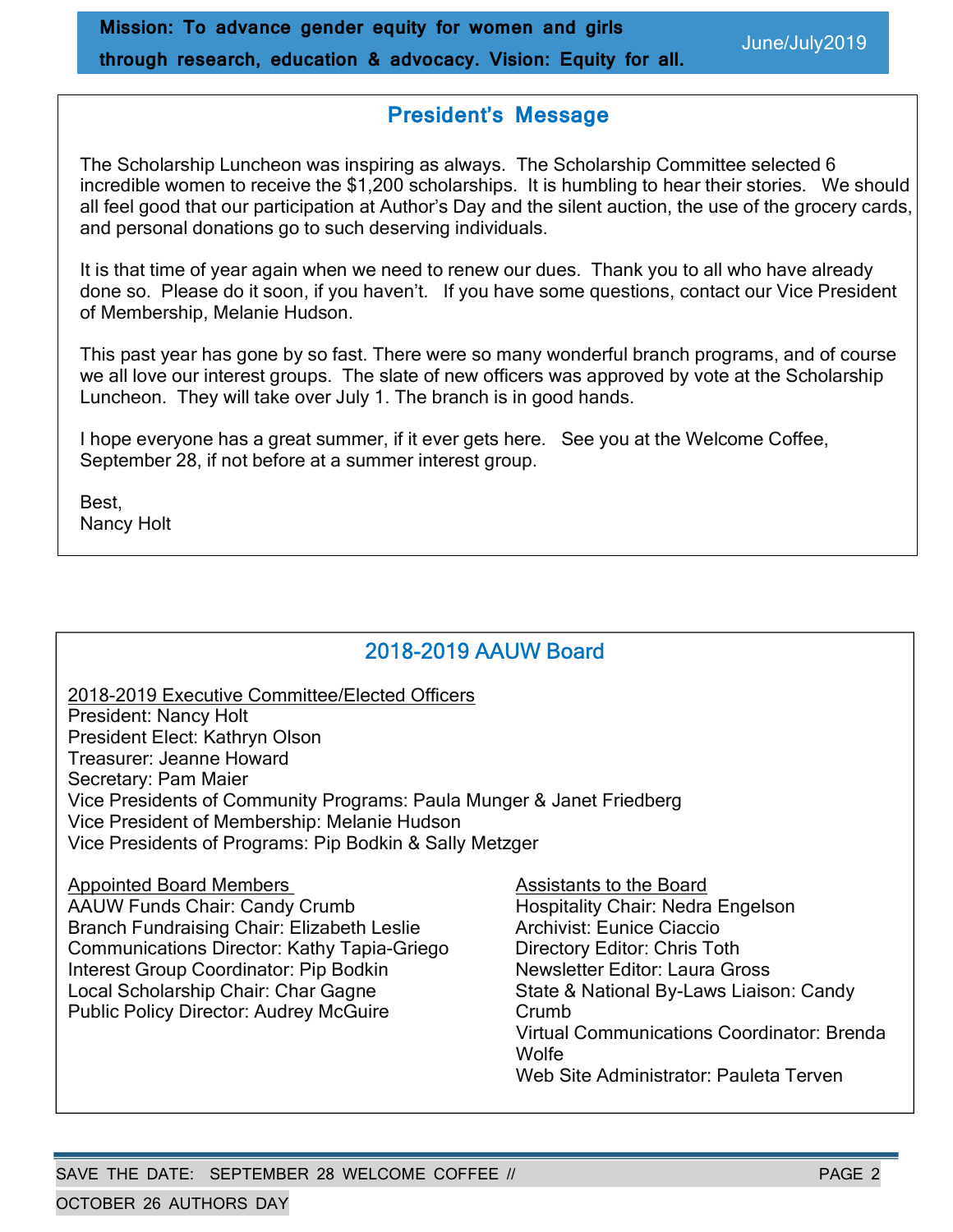# **Membership**

Membership is happy to report that our total membership number through April 30<sup>th</sup> 2019 is at 254!  $2018$  members joining nominally 1, 2010 unough  $A$ have invited in new members and to our new members who have joined! New members joining from July 1, 2018 through April 30<sup>th,</sup> 2019 are 62! Congratulations to all who

On Wednesday, May 15, the Spring New Member Wine & Cheese Social was held at Melanie Hudson's home. Twenty-four members attended, including 13 of the new members since naasen e nomer Thom, I can mombere anonasa, melaaling to enale how mombers ellies.<br>November 2018. It was a wonderful time and both Nancy Holt, President, and Paula Munger, new November 2010. It was a wonderful time and both Nancy Hott, I resident, and I data Munger,<br>Colorado State President-Elect, 2019-2020, spoke about AAUW National goals and direction Volorado State President-Liect, 2019-2020, Sport going forward. (Congratulations, Paula!)

after March 15<sup>th</sup>, your membership is in good standing through June 30, 2020. Individual and march to yyour membership to migocal standing anoagh came ovy 2020 membership<br>membership renewal emails were sent out to each member in early May. When you use that link Inchiboromp Foriowar omalie were controat to calcit mombers in early may. Throir you also that link<br>to renew, it is only for you, attached to your membership number. If you need another link sent to Communications Report of the Second Communications Director: Christian Communications Directory Editor: Chris<br>Communications Communications of the Communications of Lagrange House of the Contractor Communications of the you so you can pay by credit card, contact Jeanne Howard. If you'd prefer to pay by check, you can send your check made out to AAUW for \$94 to: It's Membership Renewal time! Renewals are due by June 30 at the latest. If you joined this year

Jeanne Howard, Treasurer vicinion communications Communications Communications Communications Communications Communications Communications Communications Communications Communications Communications Communications Communications Communications Com

5860 Walsh Point, #105

Colorado Springs, CO 80919

jdhoward@prodigy.net / 314-249-8822

#### \*Questions: Call Melanie Hudson, Membership VP: 719-205-7639

# Kings Sooper Loyalty Cards

Great news, Colorado Springs AAUW was approved. It is super easy to register your Rewards card to become a loyalty card.

Go to KingsSoopers.com then take your rewards card and look at the number on the back and follow the directions on the web site. Then scroll down to the Colorado Springs AAUW and click there so that your purchases will be attributed to our branch. Just a few more questions and you are finished. What an easy way to contribute to Local Scholarship and National Funds.

Contact Candy Crumb if you have more questions.

633-9917 or dccrumb02@aol.com

If you do not have a rewards card and want to shop at Kings and contribute through your groceries, request a rewards card at the customer service desk.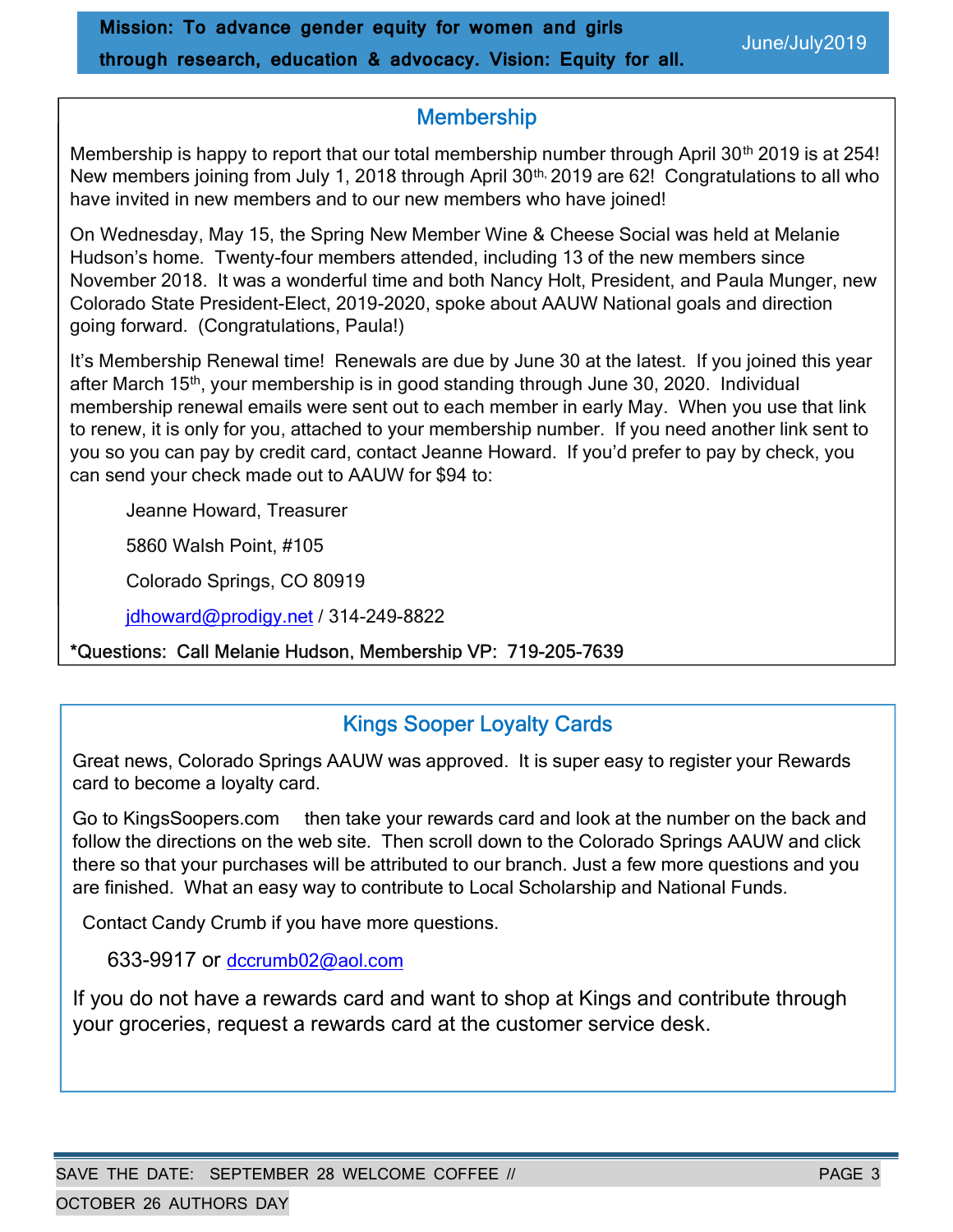# Local Scholarships—May 2019

#### SIX LOCAL SCHOLARSHIPS AWARDED

The high point of our annual Local Scholarships cycle was celebrated at our May 18th branch meeting when all six of our scholarship recipients were presented their awards in front of 50 attending members, receiving a standing ovation. Our members have demonstrated a commitment to furthering the educational advancement of women in our community. This year's winners have majors in Inclusive Early Childhood Education, Nursing, Business, Health Sciences, Criminal Justice, and Communications. Each of these recipients has already had experience specific to their major and has a plan to achieve her goals.



Photos by William J. Dagendesh, Pikes Peak Newspapers.

We had another great Local Scholarships Committee: Joann Oh, Margaret Baptist, Maureen Sigler, Dee Simon, Marilyn Frydych. and Charlotte Gagne evaluated 18 applicants on an equally weighted criteria of academic excellent, financial need, personal presentation, and letter of recommendation. We examine the scholarship application submissions carefully, reading between the lines, to determine which applicants demonstrate ability, career direction, ethics, community involvement, and

SAVE THE DATE: SEPTEMBER 28 WELCOME COFFEE // PAGE 4

OCTOBER 26 AUTHORS DAY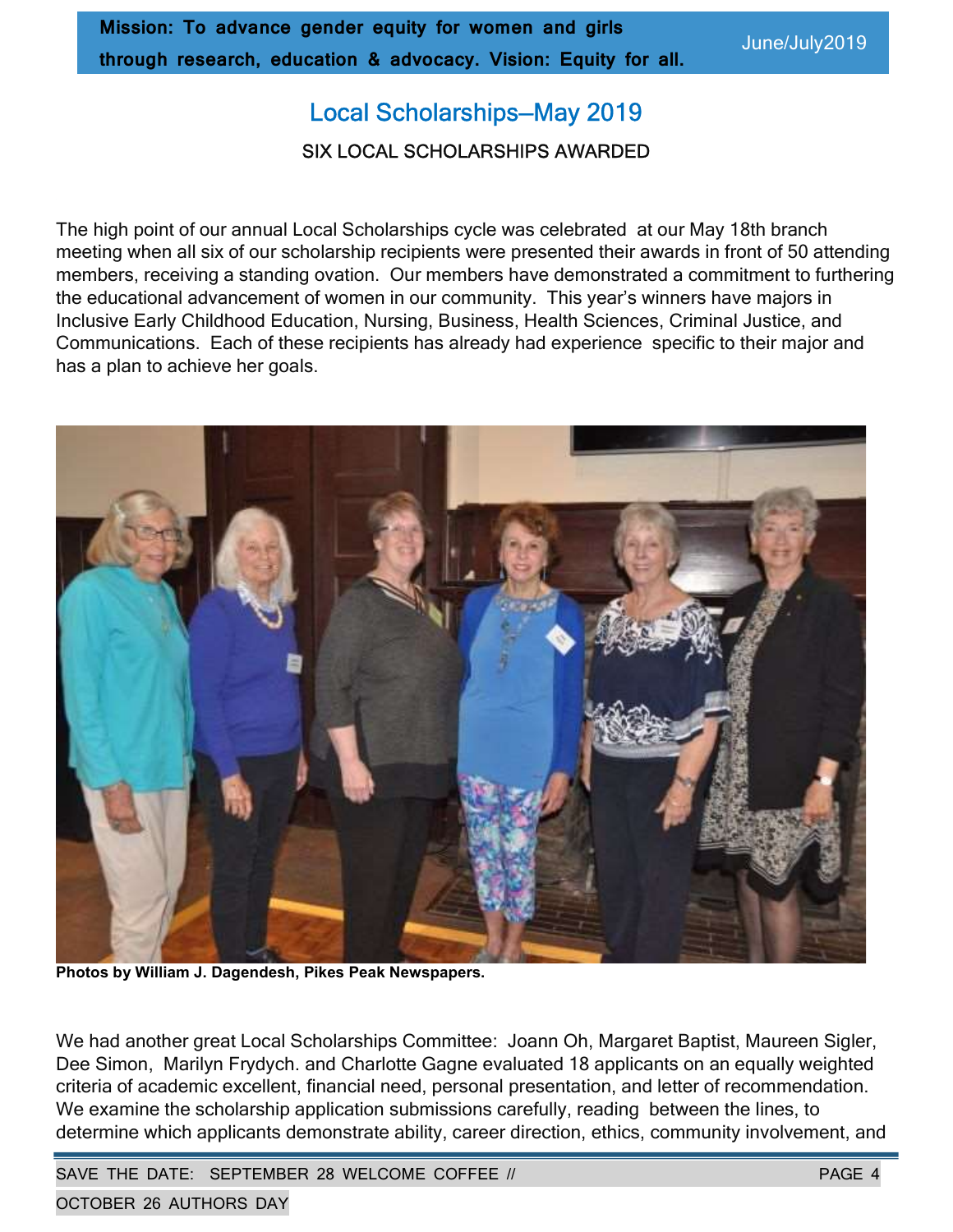goal commitment. Each of these women have shown clear direction and goal achievement, already on this path to obtaining their degree. The following are the profiles of our six scholars this year:



Photos by William J. Dagendesh, Pikes Peak Newspapers.

### MORGAN PRACHT

Morgan Pracht is a 4.0 GPA student at PPCC majoring in Communication. She was homeschooled during high school in Colorado Springs and was active all 4 years in Speech and Debate.

Morgan is one of a handful of females who managed to break into the upper levels of the debate, league, which is highly male dominated. She and the other strong female competitors established a supportive network , researched practiced and traveled to tournaments together, influencing the debate culture in a positive way, ranking at the top of their league in individual events and national competitions. They also mentored a group of younger stunts, helping them with speeches and encouraging them at tournaments. Morgan also volunteers with Study Buddies in h the ppld system.She has taken this work ethic and determination to excel academically. Her speeches in her combined History and communication courses included topics of women's history, Clara Barton, the Lowell Massachusetts Textile Mill Girls, and leadership styles and principles of Thomas Jefferson and Abraham Lincoln.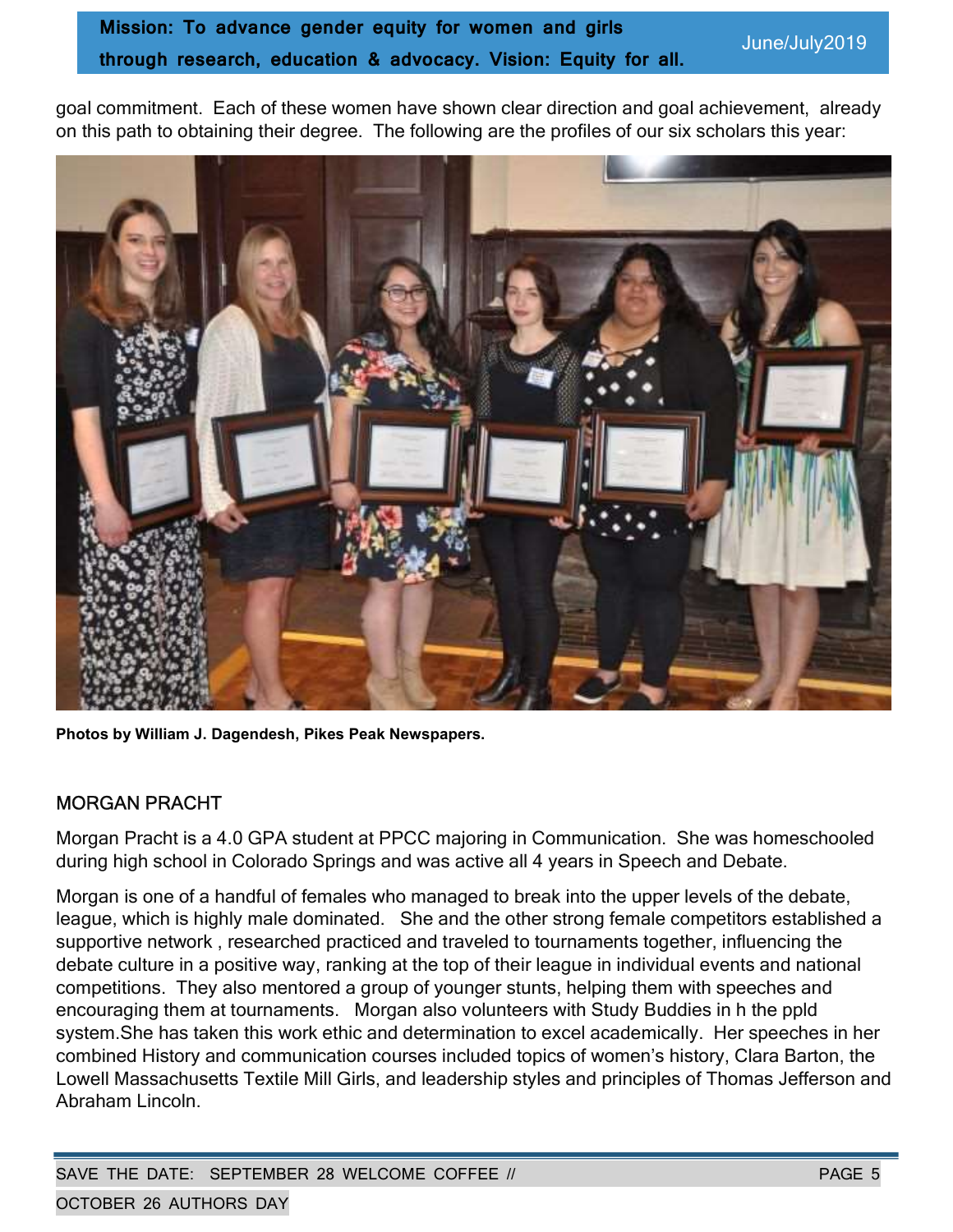Through competitive debate, she has learned that democracy plays out in the legal system and the way that American Citizens can influence society, bring about change, and protect our freedoms. She has chosen to pursue a career in public interest law. She hopes to provide access to legal help to those who can afford it. By becoming a public interest lawyer, she hopes to bridge this justice gap and fight for the people who are underrepresented in our society.

We look carefully at each of our applicants to see what kinds of experience they have in their chosen field. Morgan has been public speaking and debating all throughout her high school and college years. She is well on her way to acquiring the presentation skills of a public interest lawyer.

### CRISTINA MENDOZA

Cristina Mendoza is a 3.94 GPA student at PPCC who will be attending UCCS in the Fall with a Business major. Cristina has been the older sister and adult in her family, having lost both of her parents at an early age and placed in guardian care. She has been working since age 15 to help support herself and her younger brother. She works two jobs to help support herself and her younger brother, while taking 3 classes each semester. She works at PPCC as an assistant tax site coordinator as well as a server at a Sushi restaurant. She has no days off and states, "I may be tired, but that is easily outweighed by my goals and desire to be the best example for my little brother as my family has never been much for role models. Her recommender, an Accounting professor, states that Cristina exemplified excellence in performance, attendance, respectful, and team oriented. She is always willing to help other students who may be struggling with difficult material. She makes time to be of service to others, even while juggling a busy life of working full time and being the primary caregiver to her younger brother. Cristina's actions and attitude go above and beyond the average college student. She is to be commended for taking this hard road—she started spring 2016 and will have 56 credits spring 2019—all with no debt, working full time and supporting herself and her brother. Many of our scholars have families and resources to pay for a full load of courses; Cristina is chipping away at her college degree 9-12 unit a semester through sheer hard work and perseverance. She is also working in the tax preparation field to gain perspective and customer service experience in her business major.

### HANNAH MARIE POWERS

Hannah Marie is a 29 year old single mother of two who is returning to college to earn her first bachelor's degree in Health Sciences. Her attraction to the field of medical laboratory science stems from a fascination with the field of human biology, surprising since her homeschool education did not provide a rich background in the sciences. It was with the birth of her children that she became interested in a more formal academic pathway in the laboratory sciences. She is interested in medical laboratory science, the area of medicine that provides testing, accurate diagnoses, and preventive care by illuminating on a cellular level symptoms that might otherwise go unnoticed or ignored. She works a low wage job to pay the bills and juggles the rigorous demands of her academic program and parenting. She also is in the process of "catch up", overcoming some of the social skill deficits that her specific homeschooling early years. She struggles with some self-doubt; however, her personal and academic success through her initial semesters have given her much encouragement. Knowing that she is part of a community that believes in her abilities and wants her

SAVE THE DATE: SEPTEMBER 28 WELCOME COFFEE // PAGE 6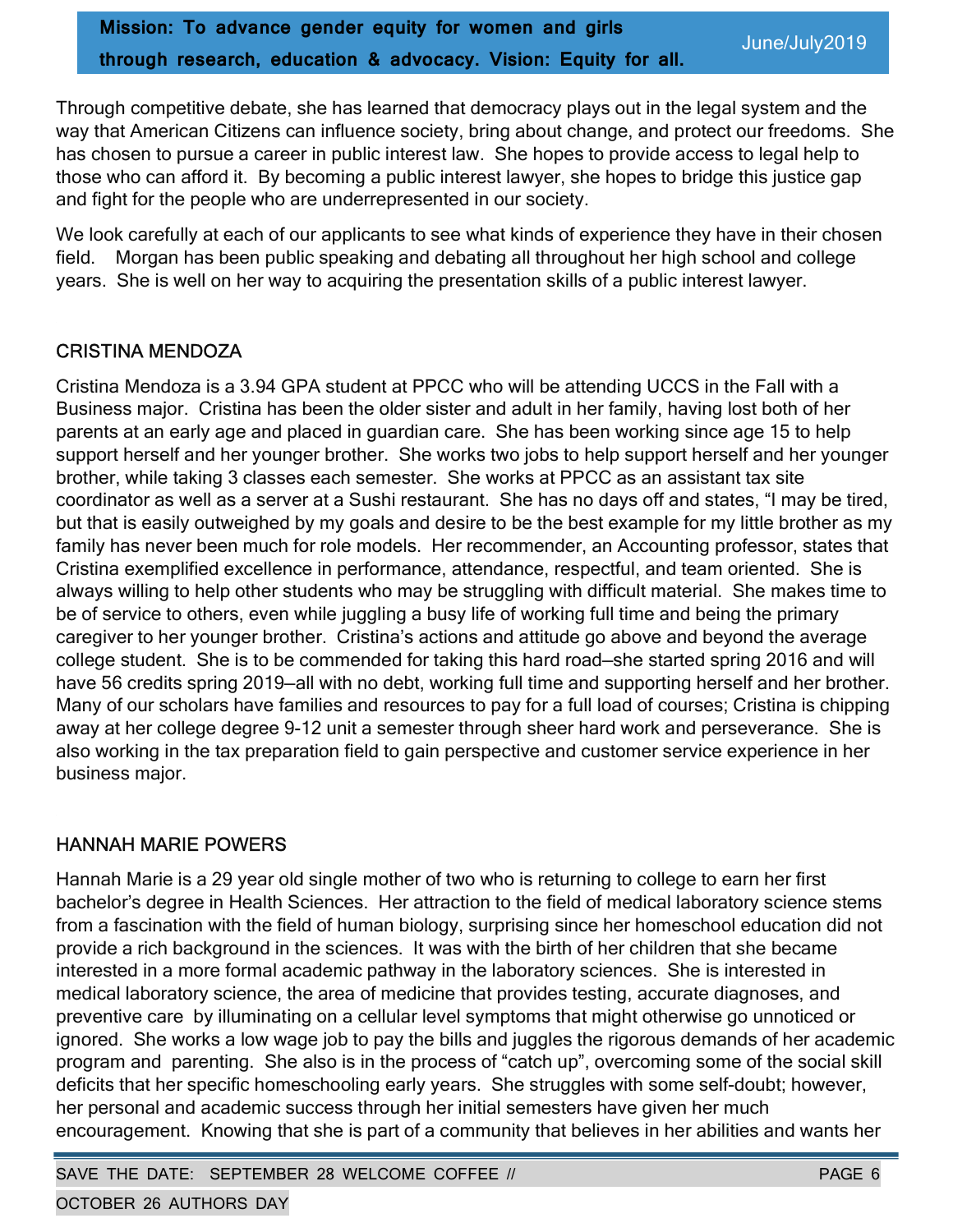to succeed have allowed her to step up and thrive. She is also a participant in the UCCS Women's Endowment Scholarship program and has had assistance in transitioning into the university as a nontraditional student. Her mentor believes that Hannah Marie has the strength in character and drive for success to be a leader in her field of science.

Anyone who has had mothers who returned for a degree while raising a family understands this is not an easy road.

# SARAH TEIXIERA

Sarah Teixiera was born in Brazil and lived there most of her life. She has been in the United States for 8 years, is married to an American, became a US Citizen in 2016 and has a 4 year old daughter. Her native language is Portuguese and has been learning English only since arriving in the US 8 years ago. She has had a dream of working in the healthcare field and has already earned her associates in general studies, ½ way on her journey to obtaining her BSRN. She hopes to continue her studies to become a physician's assistant. In Brazil her chances were small of getting into a medical school. She spent ten years taking care of her grandmother who was in recovery from several surgeries over the years. From that hands on experience, she learned that he enjoys caring for people and helping those in pain, hoping to give her patients a better quality of life.

Sarah says that studying for her classes is not easy, mainly because English is not her first language. Her desire to be a healthcare professional makes her devote all her time to studying or her family. If she is not taking care of her husband and daughter, she is studying. This scholarship will help her to continue her studies at PPCC in Nursing while covering the costs related to tuition, books, and daycare for her daughter. Although her husband is bringing in income to support the family, that income provides for their basic needs, living paycheck to paycheck. Educational expenses are an additional cost that is difficult to manage, so this scholarship will help ease that financial burden. Since childhood, she has worked with family and friends to serve her church and community in her hometown of Goiana, Goias Brazil, collecting food donations and distributing to the very poor and needy families. At PPCC, she works in the college's mobile food pantry to distribute food to in-need students and community members. Her recommenders speak highly of the hard work and effort she has put into learning English in her ESL classes. After completing the advanced level of the ESL program with all A's, she was able to go directly into college level English class where she continues to excel.

### RENEE ROETTGER

Renee has a goal and passion for teaching elementary students. She began her educational journey in 1988, taking classes at PPCC and has chipped away at her credits ever since that time. She was a stay at home mom who worked part time at the YMCA because she could take her children to work with her. After running a successful Kid's Saturday Night Out program and Gymboree activity program, one thing led to another, with much volunteering at her children's classrooms, drama club, choir, girl scouts, boy scouts, and PTO. Eventually, the Widefield School district asked her to interview for a computer tech specials teacher position, teaching computers, STEAM, coding, and LEGO robotics. At the age of 53, Renee is getting her bachelor's degree so that she can earn the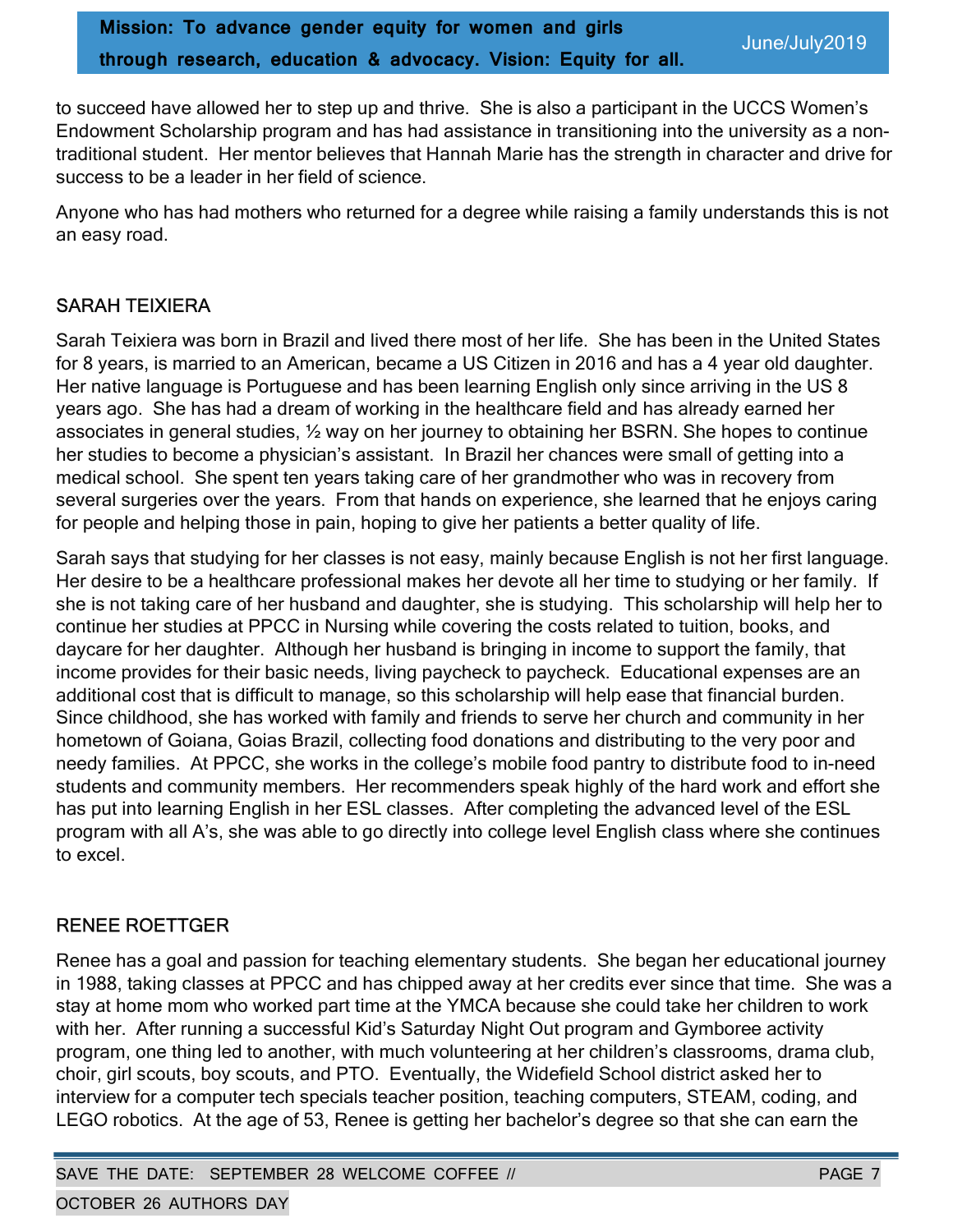money of a certified teacher. She plans to stay with Widefield Security District 3 and move into an early education PreK, Kindergarten or first grade classroom.

She has extensive volunteer work in the community as well as 13 years of experience teaching elementary age children in District 3 within the Technology field. When I asked her which interview time slot she preferred, she chose an early slot because she was volunteering that evening with the Fur Ball event at the Humane Society. Her community volunteer work includes the Bob Telemosse Christmas Giveway, Tim Tebow's Night to Shine, Fountain Soup Kitchen, St Dominic's Catholic Church, Pikes Peak Christian Church, and Cross Creek Christian Church. Having been a single parent of two children, age 20 and 17 the last 8 years, her commitment to her community as well as hands on experience teaching children is exemplary. She needs to get that bachelor's degree and certificate. Having spent over 25 years in public education and working with many paraprofessionals over the years, many like Renee, I feel strongly about helping these mature educators get the education and degrees they need to make a living wage. Regular and Special education rely on the skills of these unsung educators like Renee and at some point, it is imperative that we assist them to get the degree which allows them to receive better financial compensation for the skills they bring to our public schools. In her current position as Computer Lab education assistant, she is responsible for all 685 students at Sunrise Elementary school during their computer classes. Her recommender, the Sunrise elementary School principal, saw in Renee a gem—hard worker, team player, effective communicator, talented in her interactions with young children. She has had a lifetime of honing these skills. Renee is an living example of "it's never too late to get an education."

# ALEXANDRA RUIZ

Alexandra's educational journey is shaped by her past. She grew up watching her mother heal herself as a survivor of domestic violent, an alcoholic father who was in and out of the picture, and living in a MS-13 gang infested community in LA. Her family moved from that area in order to escape violence and to protect her brother from gang activity. She has experienced stress and stigma of a legal investigation and knows firsthand the racial and community discrimination that goes with standing up to gang violence. She has also had to overcome lower expectations for educational excellence from her family and school personnel when going through high school. She was determined to work hard, qualify for college entrance, and surrounded herself with others who supported her goals. Through hard work and persistence, she is now enrolled at UCCS, working, obtaining financial aid to pay for college and entering her third year in Criminal Justice at UCCS. She works on campus in the MOSAIC office, multicultural office for student access, Inclusiveness, and community of UCCS. Alexandra is familiar with the narrative, "you aren't good enough," "the odds are against you," and is involved in activism and identifying opportunities to improve inclusivity of university policies and process. She has membership and leadership responsibilities in the Latino Student Union, Student Diversity Council, and is a founding ally member of Unidos, an organization for undocumented students, dreamers, and students connected to the deferred action for childhood arrivals. Unidos works with other student organizations on campus to host events and programs focused on supporting undocumented students. Alexandra works 25 hours a week in the Mosaic office where she is responsible for developing resources and providing individual advocacy and support for marginalized student populations. Her recommender, her supervisor and mentor in this position states, "Her impressive level of initiative and very dedicated work ethic honestly outweighs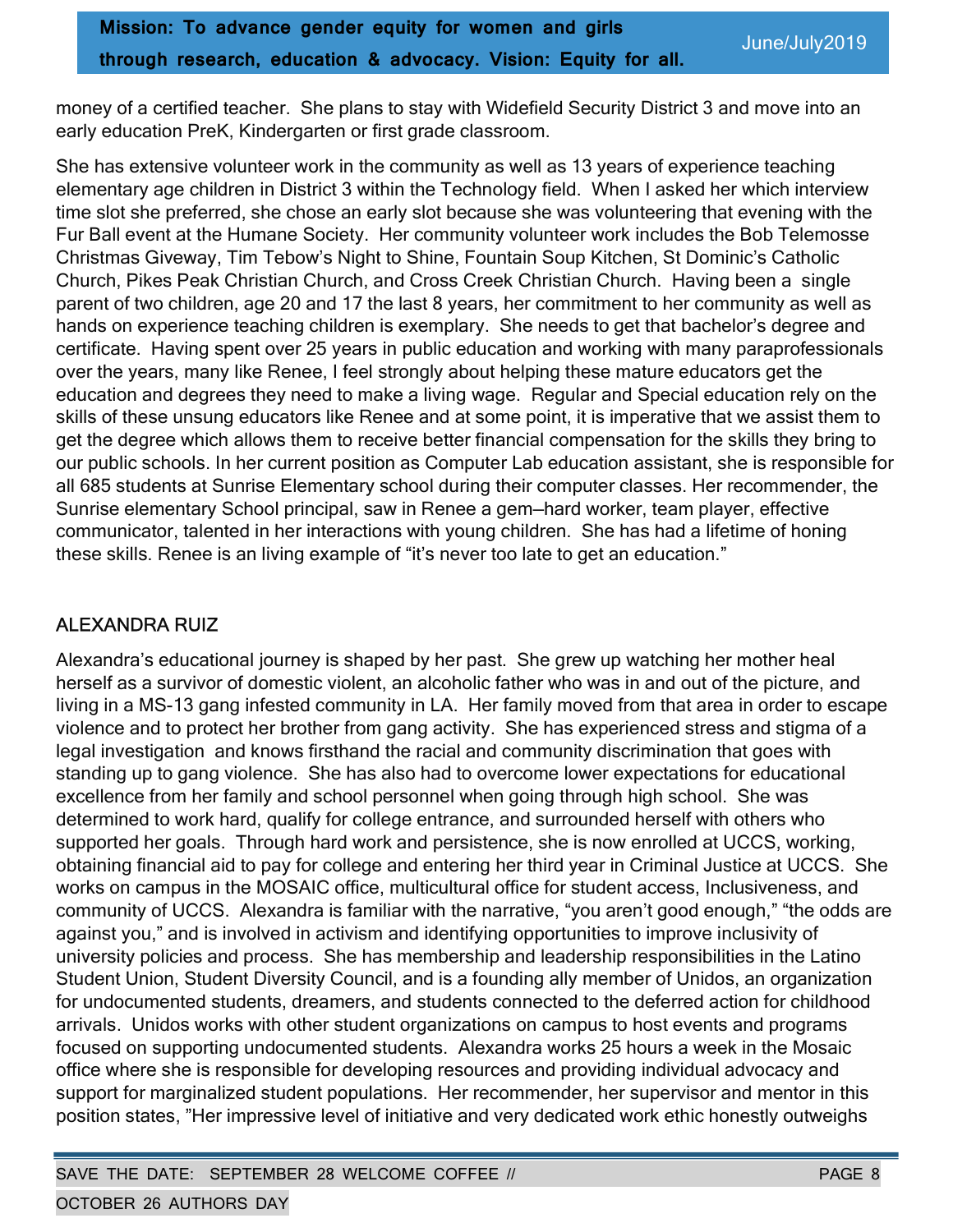most students with whom I have worked over the years. I most admire Alexandra's strong connection to her heritage and unapologetic attitude of being a proud and fierce Latina."

We give to each of these amazing women our highest hopes and deepest confidence that they will indeed succeed, not only academically, but in the multiple roles that they work so hard to fill.

Charlotte Gagne, Local Scholarships Chair

AAUW Scholarship Committee 2018-2019

Our scholarship Luncheon was featured in the Woodmen Edition. Please click on the link below to read the article:

2019 AAUW Colorado Springs Branch 2019 Scholarship Awards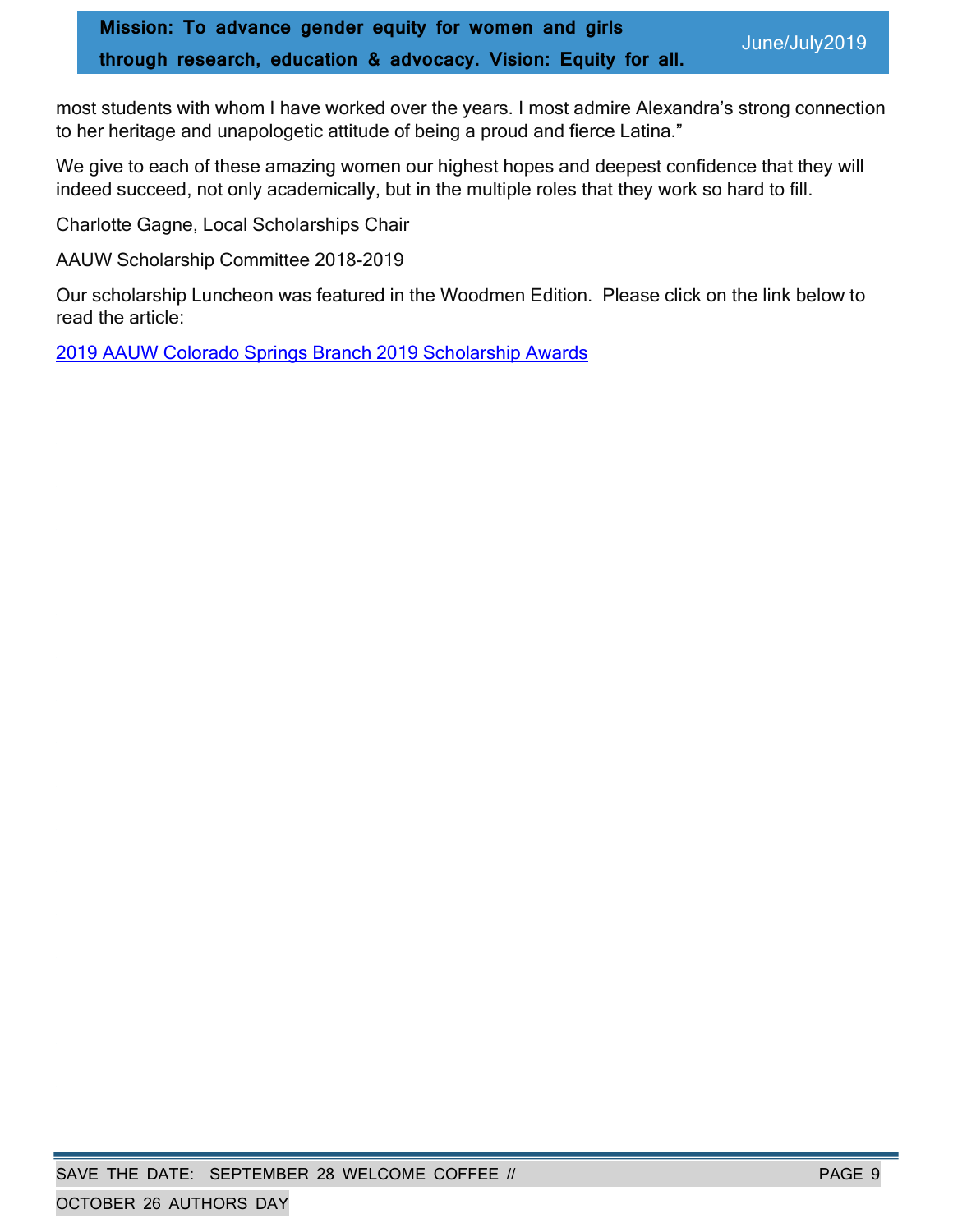# Interest Groups

Please note that I have included all of the summer information received. If you don't see an event please call the chair for more information. For the August Newsletter please send your information no later than 18 July 2019. Thanks! LFG

# Various Days in the week/month

ARTS ON THE GO! Enjoy local music and theatre with your AAUW friends. No regularly scheduled meetings. Contact: Pam Maier. Pamela.S.Maier@gmail.com Cell: 719-694-4222

BRIDGE LIGHT. There are four groups who play on the days they have agreed upon once a month. Interested in starting another group or being a sub, let me know. Any skill level Is welcome. C. Lois Boschee, loisbos68@gmail.com

# **Mondays**

HARDY HIKERS: C: Pip Bodkin, 206-427-2444

| Jun 03, 19 | Cheeseman Canyon                | Jean Little           |
|------------|---------------------------------|-----------------------|
| Jun 10, 19 | Ute Valley Park                 | Marilyn Feaster       |
| Jun 17, 19 | <b>Emerald Valley</b>           | Gini Simonson         |
| Jun 24, 19 | Mule Creek and Picnic           | Char Gagne            |
| Jul 1, 19  | <b>Blodgett to Academy</b>      | Peggy D & Kala M      |
| Jul 8, 19  | <b>Thomas Trail</b>             | Judy Leiseth          |
| Jul 15, 19 | Treasure Hunt at Perry Park     | Marilyn Parker        |
| Jul 22, 19 | Lovell Gulch or S. Platte Trail | Lois Boschee          |
| Jul 29, 19 | Seven Bridges                   | Yvonne Livengood      |
| Aug 5, 19  | <b>TBA</b>                      | Judy Conroy           |
| Aug 12, 19 | St. Mary's Falls                | Renee Barall          |
| Aug 19,19  | <b>TBA</b>                      | Liz Rood              |
| Aug 26, 19 | Forest View/Monument Preserve   | Jan Jones & Pam Maier |
|            |                                 |                       |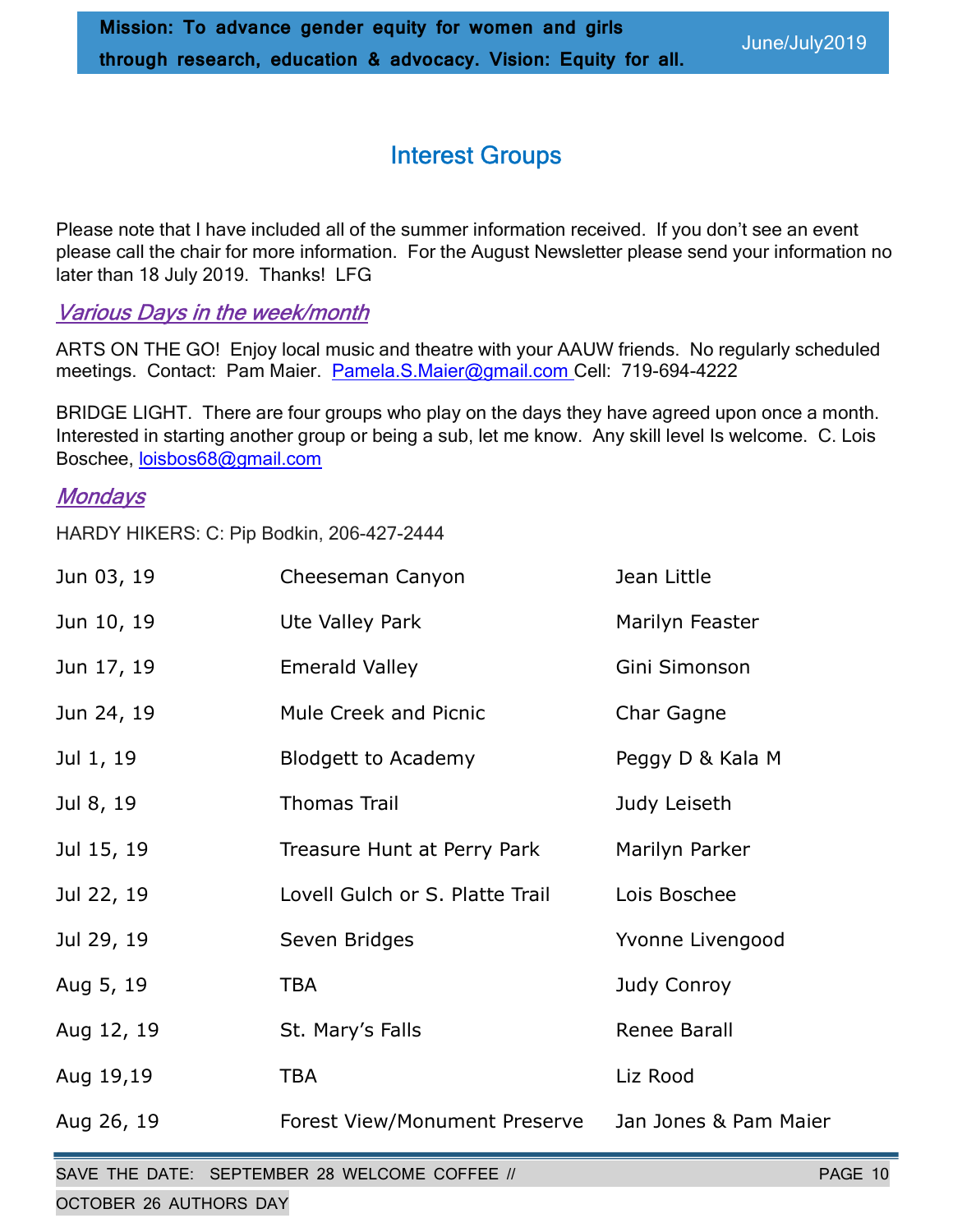# **Tuesdays**

June 4, TECH GROUP, The Tech group will meet for lunch at 11:00 at the French Kitchen, 4771 N. Academy (Flintridge). Call Chair: June Hallenbeck, 598-2979, junehallenbeck@comcast.net to let her know if you can come so we can save enough seats at the table.

#### VISUAL ARTS,1:30,

Thanks to each of you who participated in a fantastic inaugural year for the Visual Arts group! We met John James Audubon (remarkably well-preserved!), reflected on the history of portraiture, toured a marvelous collection of Mata Ortiz pottery, were introduced to the dynamic work of Chinese artist Xu Beihong, visited both the Fine Arts Center and the Pioneers Museum to celebrate the 100<sup>th</sup> anniversary of the Broadmoor Art Academy by viewing and learning about the artists who helped to make Colorado Springs a significant center for the arts, and heard 1<sup>st</sup> hand from the son of Bernard Arnest about his father's amazing life and art…and we tried, oh how we tried, to do a group viewing of Loving Vincent. Hope springs eternal. Stay tuned!

As Visual Arts completes its 1<sup>st</sup> year, and as our usual meeting location (the Tim Gill Center) undergoes renovations, we will follow a modified "summer" schedule. Please plan to join us!

#### June: No Meeting

July 2: Visit to the Kirkland Museum of Fine and Decorative Arts in Denver. We'll car pool to Denver, visit the Kirkland at 11:00, have lunch at Pints, a nearby English pub, and return home. Cost will be \$7-\$8 for admission, your own lunch, and a shared contribution towards your driver's parking and gas. Please contact Cindi Zenkert-Strange for additional details and to rsvp.

cmzenkertstrange@gmail.com Note that the Kirkland will only accommodate 25 of us, so for this visit, first-come, first served.

August 6, 1:30 Save the Date: A Taste of Monet's Palate/Pallete: A summer fete to celebrate the upcoming (Oct) Monet show at the Denver Art Museum and to plan for an exciting Visual Arts interest group year, while sampling some of Monet's favorite sweet treats. Location to be announced. Please contact Cindi Zenkert-Strange for additional details: cmzenkertstrange@gmail.com

June 11, READERS POTPOURRI 1:00 p.m. C: Margaret Miller, fergst41@yahoo.com, 719-641- 4710. Salad Luncheon and book selection for 2019-2020.

THE HISTORY OF JAZZ with Dr. Abe Minzer, is on hiatus until the Fall.

Abe Minzer will continue the Jazz class from September through December 2019.

A Special Summer "Shakespeare Symposium" is planned with Dr. Wendy Gray, on July 9th, 1:30- 3:30 pm.. Join us for lively discussions on "Measure for Measure" and "Comedy of Errors", our summer Shakespeare-in-the-Park and a roaming Theaterworks Production. "Measure for Measure", runs from June 26th-July 21st, under the tent, at Rock Ledge Ranch. Symposium hosted by Phil Erklen, at IMS, International Music Syndicate. For further information and reservations contact Dr.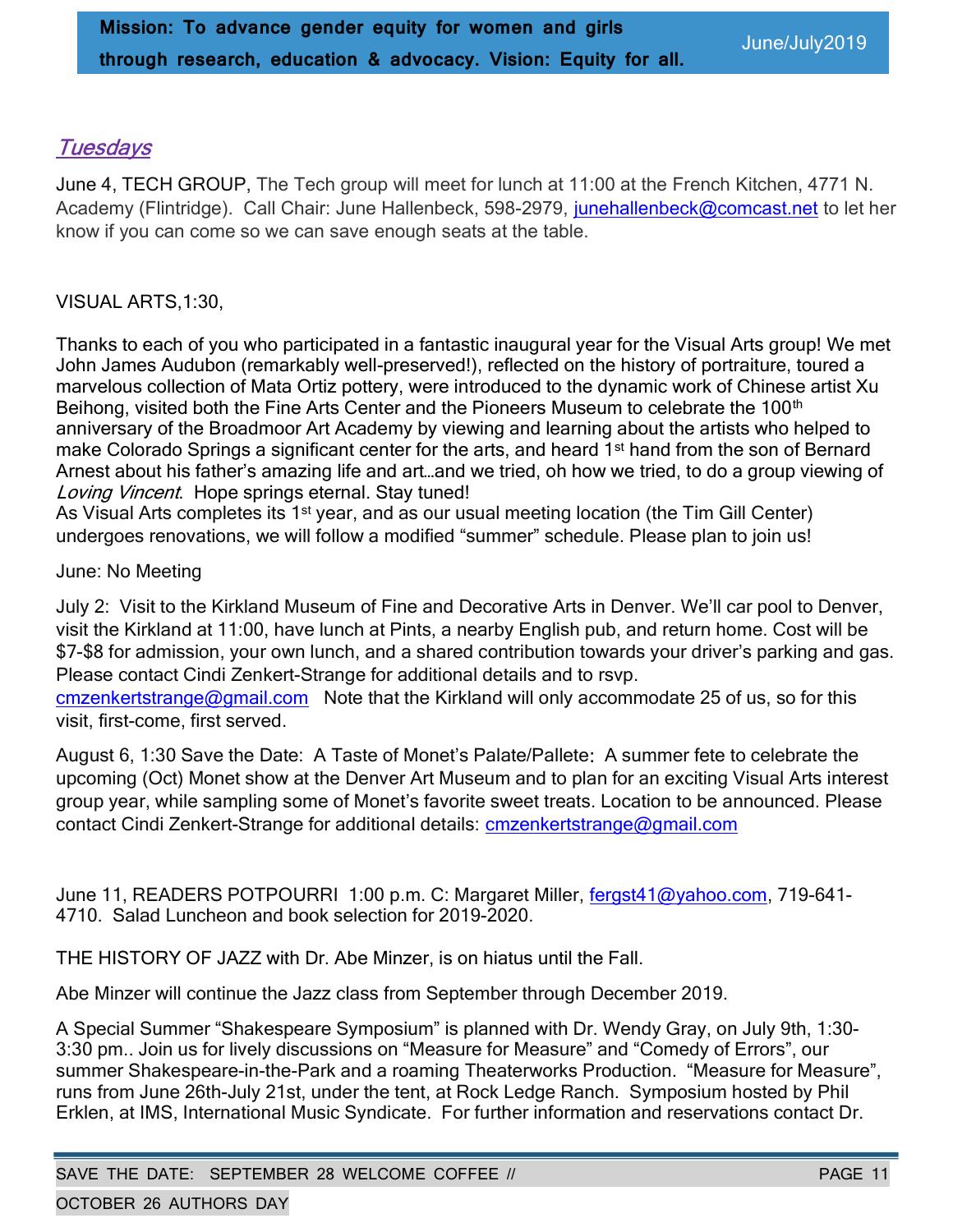Wendy Gray, wendyhgray@msn.com, 495-4270. \*\*\*A future theatre symposium, will be scheduled for Oct. 15th, on Tom Stoppard's, "Arcadia", an ENT Center production.

#### DINNER BOOK CLUB

June 11, DINNER BOOK CLUB: Nedra Engelson, 574-5274, nengelson@aol.com, 5:45 p.m. The club will not meet.

July 9 Death Comes to the Archbishop by Willa Cather is the book selected for July. We will meet at 5:45 p.m. at Amanda's Fonda, 3625 W. Colorado Ave. Please contact Bev Goodall by July 9 to make a reservation. Her number is 635-9035.

#### MORNING GLORY BOOK CLUB, 10:00 a.m.

June 25th Born A Crime: Stories of a South African Childhood by Tevor Noah hosted by Pam Maier at pamela.s.maier@gmail.com

July 23rd Educated by Tara Westover hosted by Char Gagne at char50gagne@yahoo.com

August 27th Little Fires Everywhere by Celest Ng hosted by Jan Jones at cjanjones@msn.com

June 25, UFO (UNFINISHED OBJECTS), 1:00 p.m., C: Wynn Weidner, Hostess: Susan White.

July 30, UFO (UNFINISHED OBJECTS), 1:00 p.m., C: Wynn Weidner, Hostess: TBD

August 27, UFO (UNFINISHED OBJECTS), 1:00 p.m., C: Wynn Weidner, Hostess: TBD

# **Wednesdays**

EVENING CONNECTIONS THROUGH TOPICS

June 19th at 5:30 PM, Meet at Coquette's outdoor patio 616 South Tejon St. to dine and socialize. RSVP to slgstowell@gmail.com

July 17th at 5:30 PM, Limited to 25 of our E.C. members meeting on Peggy Dolinich's patio. RSVP to slgstowell@gmail.com

### SOUTHWEST STUDIES

June 5, 1:30 - 3:15. Please note Location Change and Date (First Wednesday of the Month). Location: Ruth Holley Library Meeting Room. 923 N Murray Blvd, 80915. We will be making up for our April 10 Snowstorm-Inspired Cancellation, and Dee Simon is available and ready to present Rails and Trails of the West. Following Dee's presentation, the members who are going on the Cheyenne, Fort Laramie and Estes Park trip can stay for a brief meeting with last minute details for the trip. There is another group scheduled to inhabit the room at 3:15 so we will be held to our time limit.

SAVE THE DATE: SEPTEMBER 28 WELCOME COFFEE // PAGE 12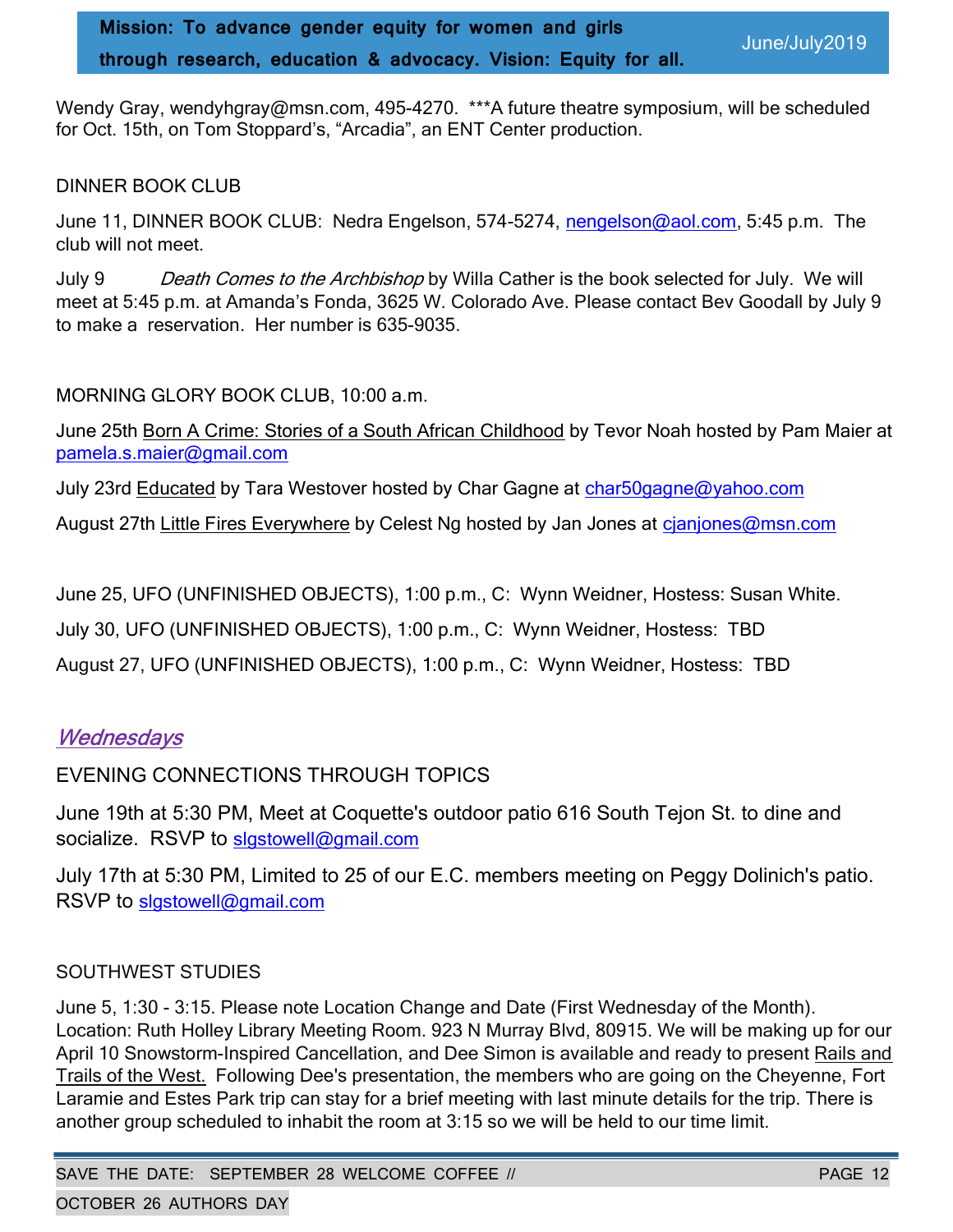Mission: To advance gender equity for women and girls through research, education & advocacy. Vision: Equity for all.

June/July2019

June 10-14 - SW Studies' Annual Trip - Cheyenne, Fort Laramie and Estes Park.

July: Relax a minute and then start working on a proposal for our 2020 trip. For your proposal, we will need a designated planner (or team) with a destination, activity ideas and number of driver volunteers. The group can vote on a preferred date - south usually is earlier. Deadline for proposal is July 31 - and contact either of the Co-Chairs, Eunice Ciaccio, 719-465-2911, euninco.11@comcast.net or Jean Little 209-575-5587, wjean1@gmail.com prior to the July 31 deadline.

August 14, 1:30-3:30. Planning Meeting. Location: Ruth Holley Library Meeting Room, 923 N Murray Blvd, 80915. Members at the Planning Meeting will be involved with setting up a schedule, topics for the upcoming year's monthly meetings based on the destination.

LUNCHEON NOVEL I, 11:45 A.M. Chair: Georgina Burns, georgina.b1@juno.com and Sally Mathewson, mathewson3@juno.com

June, TBD

July 17 11:45 AM Hostess - TBD Book: UNSHELTERED by Barbara Kingsolver

June 4, LUNCHEON NOVEL TOO will meet at noon at the home of Betty Slaughter 245 Raven Hills Road to discuss Jane Eyre by Charlotte Bronte. Jan Gregg will be the co-hostess with Betty as the discussion leader. Please RSVP to Betty at Bslaugh12gmail.com or Jan idyllpines@comcast.net.

AFTERNOON READERS, 1:30 p.m. Contact Charla Dowds.

CHOCOLATE LOVERS:

June 26 - no meeting

July 24 - Lunch in Cascade. More information will follow later by email.

August 28 - TBD

# **Thursdays**

June 6, July 4, and August 1, WOMEN WHO WRITE, Join us for this writing Interest Group! We meet on the first Thursday of each month at homes of different volunteer members from 9:30 – 11:30 a.m. There is light food and coffee. Our prompts are constructed by volunteers also. Members usually share their writing with the group, but it's voluntary. To join our group or try us out, please call Melanie Hudson 719-205-7639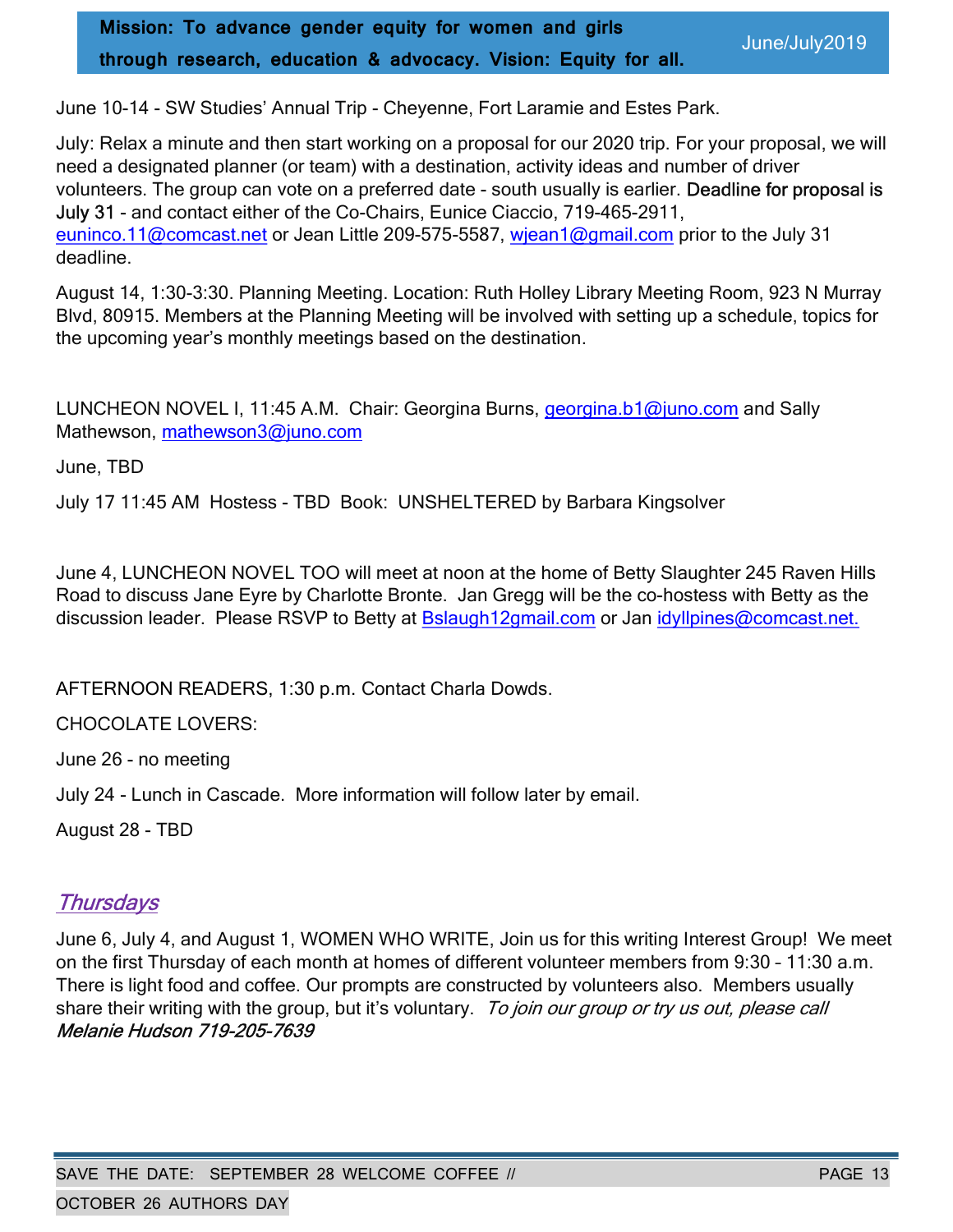### CHAPTER & VERSE WRITING GROUP

June 13: CHAPTER & VERSE WRITING GROUP, 1:00 pm. Chair: Janet Condit 277-7590, jjcondit@msn.com; Co-chair: Caroline Vulgamore, 520-5365, hvulgamore@gmail.com; Hostess: Jan Condit, 2335 Marston Hts, COS.

July 11: CHAPTER & VERSE WRITING GROUP, 1:00 pm. Chair: Janet Condit 277-7590, jjcondit@msn.com; Co-chair: Caroline Vulgamore, 520-5365, hvulgamore@gmail.com; Hostess: Irmgard von der Gathen, 7 Thayer Road, COS; 634- 0445; ivondergathen@comcast.net.

August 8: CHAPTER & VERSE WRITING GROUP, 1:00 pm. Chair: Janet Condit 277-7590, jjcondit@msn.com; Co-chair: Caroline Vulgamore, 520-5365, hvulgamore@gmail.com; Hostess: Sally Metzger, 61 Woodbridge Drive, COS; 579-0259; salmetzger@aol.com.

# Walkie-Talkie June Hikes

June 6 at Hidden Mesa in Douglas County Pauleta Terven pauletat@aol.com 719-598-3020

June 13 Manitou "Springs" Violet Sykora Sykoravss@gmail.com 719-650-5798

June 20 Women's Trail Marilyn Frydrych mfrydrych@comcast.net 719-574-0252

June27 Eleven Mile Reservoir Joanne Oh johanoh2@comcast.net 719-246-3479

# Walkie-Talkie July Hikes

July 4 Skip--Holiday

July 11, Victor, Darlene Aspedon, 719-471-7192

July 18 Skagway Reservoir Marilyn Frydrych mfrydrych@comcast.net 719-574-0252

July 25 Mule Creek Charlotte Gagne Charlotte Gagne char50gagne@gmail.com 719 641 7570

# Walkie-Talkie August Hikes

August 1 Crystal Creek Reservoir Marilyn Frydrych mfrydrych@comcast.net 719-574-0252

August 8 Eagle Pass Pauleta Terven pauletat@aol.com 719-598-3020

August 15, Manitou Lake, Darlene Aspedon, 719-471-7192

August 22, Rainbow Gulch--Woodland Pk, Rampart Range area Charlotte Gagne char50gagne@gmail.com 719 641 7570

August 29, Mackinaw Trail along North Catamount Reservoir , Darlene Aspedon, 719-471-7192